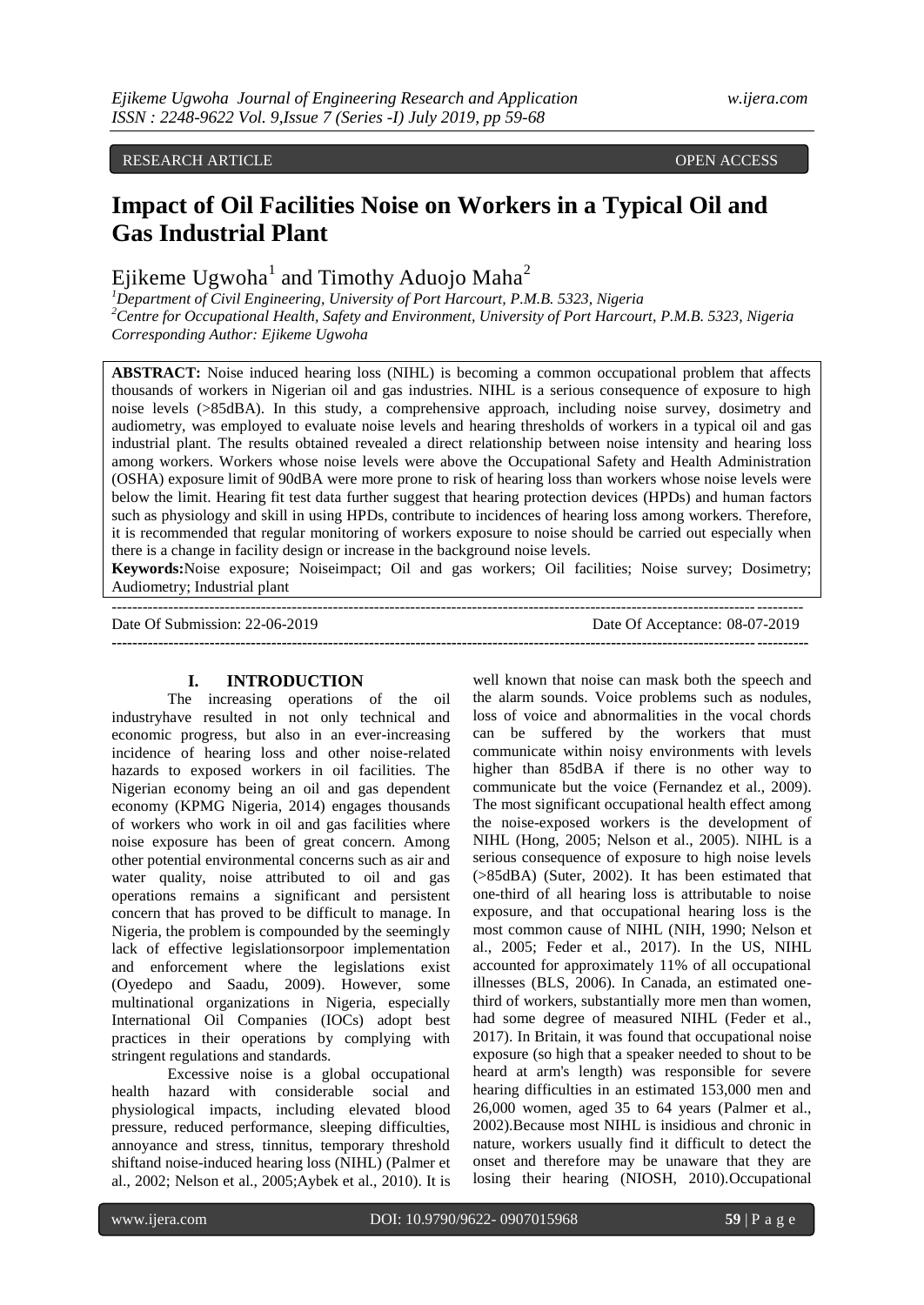noise exposure and NIHL among oil and gas industry workers has long been recognized as a problem in the developed countries (NIOSH, 1996), yet little is known about the prevalence of NIHL among Nigerian oil and gas industry workers.

The advancement in technology and increasing mechanization in the oil and gas industry accounts for the aggravated noise problems faced in oil and gas facilities today. Since the oil and gas industry is highly mechanized, noise levels in the workplace is likely to be more intense and sustained than any noise levels experienced outside the workplace. This creates a potential for occupational health impact on workers in oil and gas facilities. Typical noise sources in oil and gas industry are compressors, generators, drilling, production pumps, completion activities, truck traffic, etc. Certain conditions such as process upset also result in aggravated noise levels which is usually higher than when the plant is in normal operation mode. The noise generated from these sources have different frequencies, sound pressure levels and durations which makes it very harmful. Therefore, it is important to ascertain the degree of this harm to recommend an effective control measure. Accordingly, this work will assess oil and gas industrial plant workplace noise exposure and compare with existing standards, evaluate the impact of noise exposure on the hearing threshold of workers and determine potential for hearing loss. To the best of our knowledge, this is the first time a comprehensive study involving area noise survey, personal noise dosimetry, audiometric evaluation and hearing fit test is conducted to evaluate the occupational impact of noise in the oil and gas industry in Nigeria.

# **II. MATERIALS AND METHODS 2.1. Study Area**

This study was carried out in a typical oil and gas facility in Delta State of Nigeria. The study was conducted in the plant area where Operators and Technicians are continuously exposed to noise levels at 80dBA and above. The study area is mainly characterized by complex oil and gas operations such as refining, power generation, lifting and rigging, water processing and treatment, transport (air, land and sea), flare system, mechanical equipment such as compressors, vacuum trucks, vibrating machines, public address system and alarms, etc. A preliminary site survey of the plant area was conducted to identify high noise areas above 80dBA and Operators/Technicians who work in those areas.The study area was divided into eight units, namely Air Processing Unit (A10), Thermal Reforming Unit (A20), Catalyst Processing Unit (A30), Intermediate Product Unit (A40), Product Forming Unit (A50), Product Stabilization Unit (A60), Steam Generation

Unit (A70) and Product Storage Unit (A80).

# **2.2. Study Population**

The study population consist of Operators and Technicians who work in areas within the plant having noise levels of 80dBA and above. This group of workers, because of the nature of their job spend more time in the plant than in the office. A total of 50 Operators and Technicians were sampled for noise exposure. The sampling method used to determine the sample population was the similar exposure group (SEG) method; a group of workers having the same general exposures for the environmental agents being assessed. Since operations and exposures of workers in a SEG are similar, the exposure profile of any worker within a SEG is representative of other workers in the SEG.

# **2.3. Methods of Data Collection**

Noise exposure monitoring at selected work areas in an oil and gas company in Delta state of Nigeria was conducted for three months. Area noise survey was first conducted using a calibrated Sound Level Meter to screen the entire plant area to identify high noise areas above 80dBA. Personnel dosimetry was subsequently performed on selected Operators and Technicians who work in high noise areas. Audiometry was conducted to generate hearing threshold level data for monitored personnel whose dosimetry results was at 85dBA and above. Personnel were further subjected to Hearing Fit Test to obtain binaural data.

# **2.3.1. Area Noise Survey**

A Quest Technologies 3M 2200 Integrating-Averaging Sound Level Meter (SLM) was used to measure background noise levels in the plant area. The SLM was pre- and post-calibrated using a 3M Quest Technologies QC-10 Calibrator. The SLM measurement settings and specifications are summarized in Table 1. The equivalent continuous Aweighted sound pressure level (Leq) was measured for different reference points by positioning the SLM microphone at a height of 5feet above the ground, while pointing the microphone toward the noise source at approximately 70-90 degrees incident to the noise source.

|  |  | <b>Table 1:SLM</b> settings and specifications |
|--|--|------------------------------------------------|
|  |  |                                                |

| <b>Parameter</b>             | <b>Setting</b> |
|------------------------------|----------------|
|                              | Specification  |
| <b>Exchange Rate</b>         | 3 dB           |
| <b>Exponential Averaging</b> | Slow           |
| Frequency Weighting          | A-Weighting    |
| <b>Measurement Range</b>     | $50 - 120$ dB  |
| Threshold                    | 80 dB          |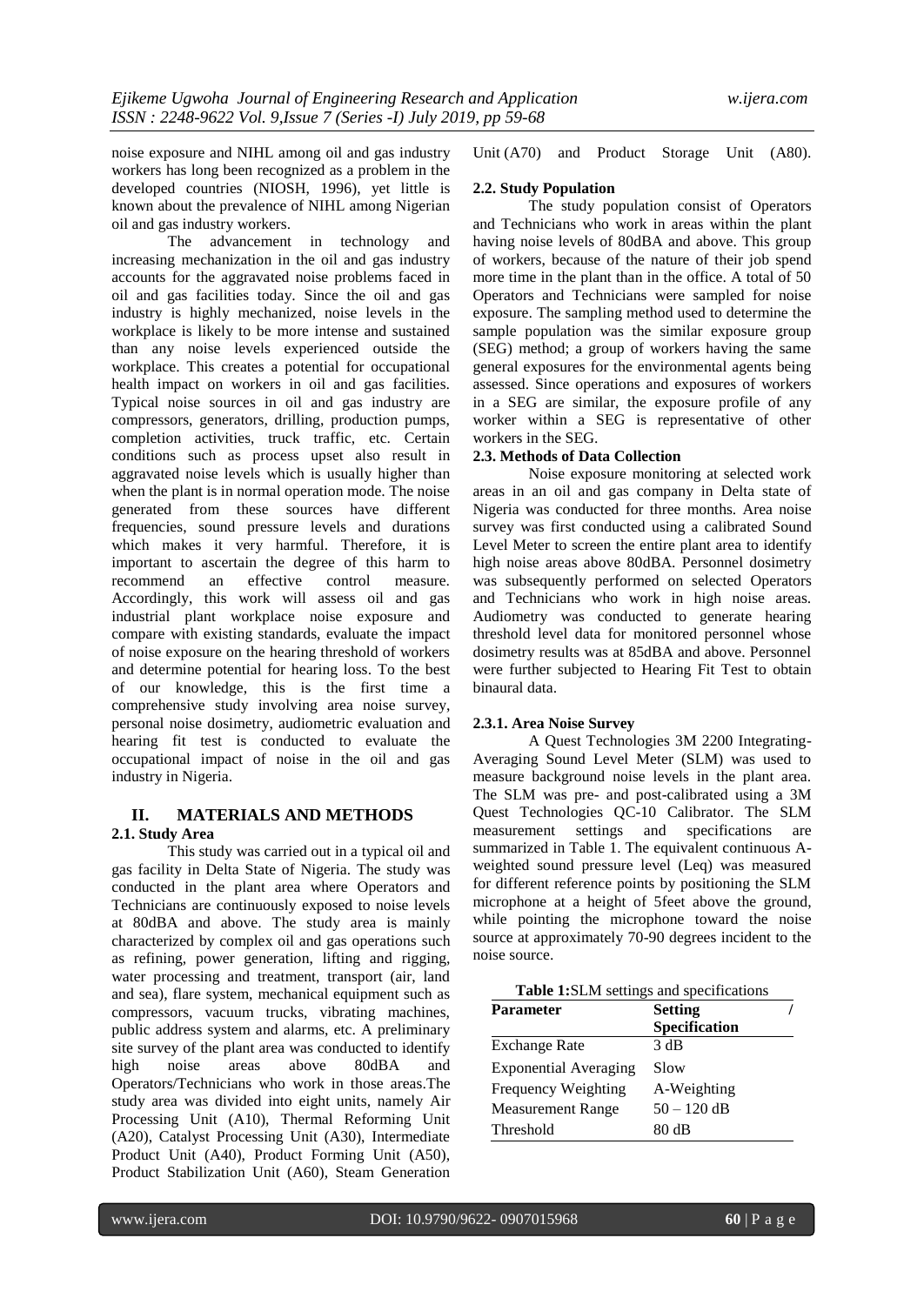## **2.3.2. Personnel Dosimetry**

Work-shift personal noise dosimetry was conducted to measure the work-shift Leq of all high background noise exposed (HBNE) workers, to account for the potential variability in noise exposure throughout the workday. Quest Technologies 3M Noise Pro Series Personal Noise Dosimeters were used to measure the work-shift Leq. The dosimeters were pre- and post-calibrated using a 3M Quest Technologies QC-10 Calibrator. Dosimeter microphones were clipped to workers' shirts between the collar and shoulder, to capture all sound waves along the ear zone. The dosimeters were clipped to workers' belt or trousers and the excess cord was secured with tape. The workers were instructed not to blow on, yell into, or intentionally bump the microphone during sampling. Work-shift Leq measurements were collected and recorded for workers on the same day that background noise levels of workers were measured. The dosimeters measurement settings and specifications used are summarized in Table 2.

**Table 2:**Dosimeters settings and specifications

| <b>Parameter</b>     | <b>Setting / Specification</b> |
|----------------------|--------------------------------|
| <b>Exchange Rate</b> | 3 dB                           |
| Response             | Slow                           |
| Frequency            | A-Weighting                    |
| Weighting            |                                |
| Measurement          | $40 - 140$ dB                  |
| Range                |                                |
| Threshold            | 80 dB                          |
|                      |                                |

## **2.3.3. Audiometry**

Personnel within the sample population who are exposed to noise levels at or above 85dBA were subjected to pure tone audiometry to test for threshold shifts that constitute a departure from their individual pre-employment baseline.Monaural hearing impairment was evaluated for each personnel by determining hearing threshold levels for each ear at test frequencies of 500, 1,000, 2,000, 3,000, 4,000, 6,000 and 8,000 Hz. The average of the sum of these threshold levels were taken and compared to a threshold limit of 25dB. If the average of these hearing levels is 25 dB or less, no impairment was considered to exist in the ability to hear daily sounds under everyday listening conditions.Two audiograms were used during this research, namely baseline and annual audiograms. The baseline audiogram is the reference audiogram against which subsequent audiograms are compared. Baseline audiograms must be provided within six months of an employee's first exposure at or above a Time Weighted Average (TWA) of 85 dBA. Potentially overexposed personnel within the sample population were all scheduled for annual audiograms which were conducted during this study and results compared to baseline audiograms to

determine whether the audiogram is accurate and whether any tested employee has lost hearing ability; that is, to determine whether a standard threshold shift (STS) has occurred.

# **2.3.4. Hearing Fit Test**

The Hearing Fit Test machine was setup following the manufacturer's guide. Each employee was invited to sit on a chair in front of the speaker after which the Fit Test process was explained to the employee. The employee'ssound pressure level in dBA was entered into the setup system. The Fit Test machine was calibrated using 105 dBA which is the maximum noise level in the plant. The employee selected from a range of electronic Hearing Protection Devices (HPDs) available based on what he or she uses in the plant. The selected electronic HPD was donned by the employee. With the employee properly positioned, the 'Run Test' button was clicked. A short signal was heard from the loudspeaker, followed by a display of the employee's test result showing: Personal Attenuation Rating (PAR), the date and time tested, and if it passed or failed.

#### **2.3.5. Calibrating Noise Monitoring Instruments**

Noise dosimeters and the SLM were calibrated before and after use (pre-and postcalibration), using 3M acoustic calibrator. The device's microphone was placed in a cavity where it is subjected to a known sound level (114 dB) at a fixed frequency (1000 Hz). The calibrate button was then pressed to calibrate the instrument. The dosimeters and SLM all passed pre-calibration by measuring sound level of 114 dBA. This process was repeated to post-calibrate the instruments after use.

#### **2.4. Methods of Data Analysis**

Basic descriptive statistics and suitable mathematical descriptors such as MS Excel, Noise calculator software and OSHA Noise Dose Calculator were used in analyzing the data obtained. Percentage Noise Dose (PND) was calculated using Equation (1):

$$
PND = 100 \left[ \frac{t_1}{T_1} + \frac{t_2}{T_2} + \dots + \frac{t_n}{T_n} \right] \tag{1}
$$

wheret= Actual time exposed at each dB level, and T  $=$  Time allowed to be exposed at each dB level. T was obtained from Tables 3 and 4. It was also calculated using Equation (2):

$$
T = \frac{8}{2^{(L-90)/5}}
$$
 (2)

where  $L =$  Sound pressure level in dB.

**Table 3:** OSHA permissible exposure levels (PEL)

| <b>Exposure Time (Hours)</b> | PEL (dBA) |
|------------------------------|-----------|
| No time limit                | -90       |
|                              | 90        |
|                              | 05        |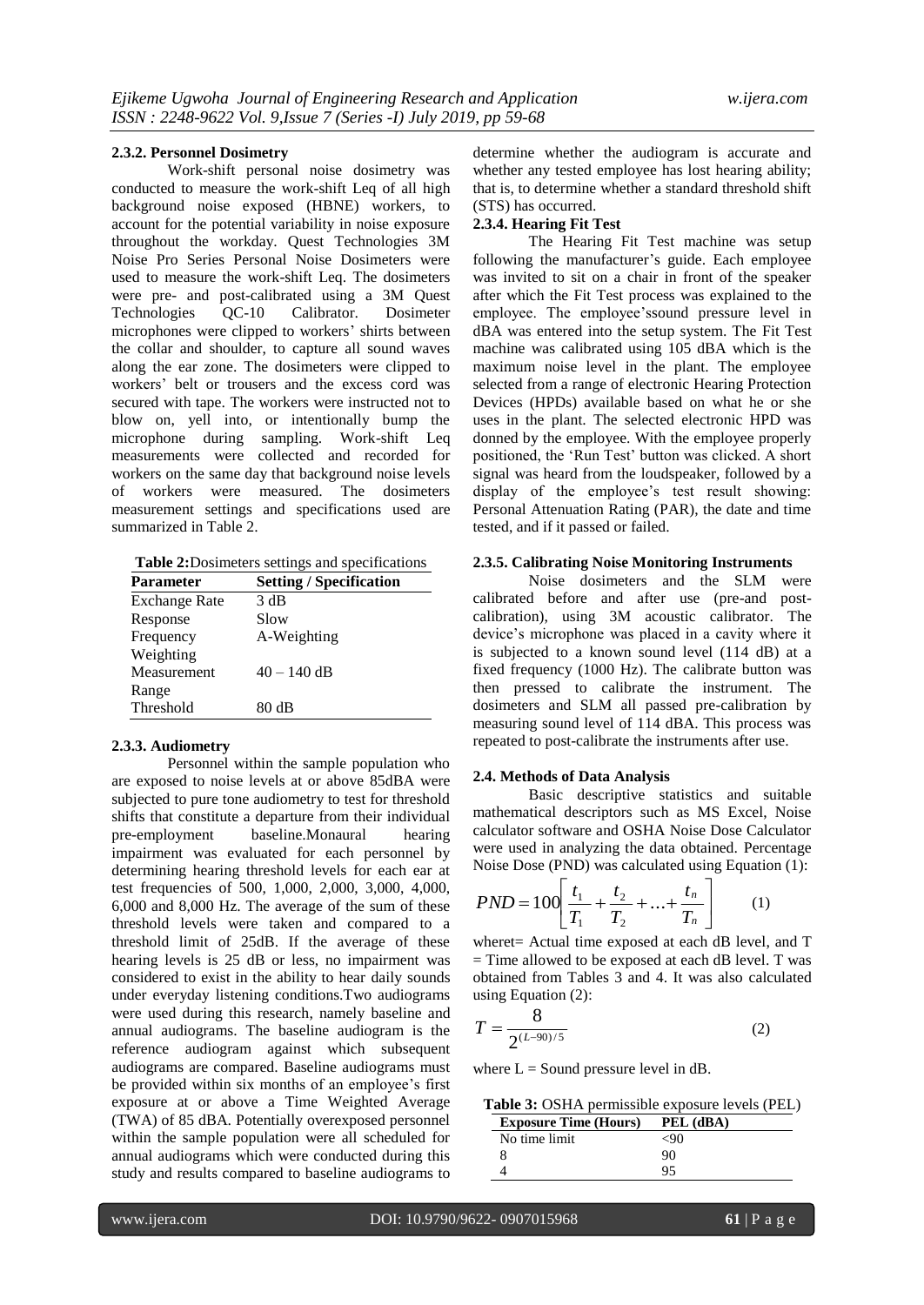|                           | 100 |
|---------------------------|-----|
|                           | 105 |
| 0.5                       | 110 |
| OSHA PEL (1971 – Present) |     |

**Table 4:** Hearing Conservation Amendment (HCA)

| <b>Exposure</b><br>(Hours) | Time | PEL (dBA) |  |
|----------------------------|------|-----------|--|
| 32                         |      | 80        |  |
| 16                         |      | 85        |  |
| 8                          |      | 90        |  |
|                            |      | 95        |  |
| 2                          |      | 100       |  |
|                            |      | 105       |  |
| 0.5                        |      | 110       |  |

OSHA Occupational Noise Regulations – 1910.95 (1981-1983)

Average values of sound pressure levels were computed using Equation (3):

$$
L_a = 20 \log_{10} \frac{1}{n} \sum_{i=1}^{n} 10^{\frac{L_i}{20}} \tag{3}
$$

where  $L_a$  = Average sound pressure level in dB, N = Number of readings,  $L_i$  = ith sound pressure level in dB, and  $i = 1, 2, 3, ...n$ 

Equivalent continuous sound pressure level(Leq) which would have same total acoustic level as the real fluctuating noise over the same period was calculated using Equation (4):

$$
L_{eq} = 10\log_{10}\left[\frac{1}{T}\sum_{i=1}^{n}10^{0.1L_i}t_i\right]
$$
 (4)

where  $T =$  Time period over which  $L_{eq}$  is determined,  $n =$  Number of samples, and  $t_i =$  Fraction of the total time.

Noise pollution level (NPL) was calculated using Equation (5):

$$
NPL = L_{50} + (L_{10} - L_{90}) + \frac{(L_{10} - L_{90})2}{60}(5)
$$

where  $L_{10}$ ,  $L_{50}$ , and  $L_{90}$  =Sound level is equal to or exceeded for 10%, 50% and 90%, respectively of the time.

# **III. RESULTS AND DISCUSSION 3.1. Background Noise Levels**

The background noise levels of the eight units of the study area(A10 - Air Processing Unit, A20 - Thermal Reforming Unit, A30 - Catalyst Processing Unit, A40 - Intermediate Product Unit, A50 - Product Forming Unit, A60 - Product Stabilization Unit, A70 - Steam Generation Unit and A80 - Product Storage Unit) are presented in Figure 1. The noise level in the entire plant area exceeded the action level of 85 dBA. Noise levels of Units A20, A50, A30 and A40 exceeded the OSHA occupational exposure limit of 90dBA thereby increasing the potential for noise induced hearing loss among workers in these locations. Generally, this result revealed high background noise levels within the plant area, with Unit A20 accounting for the highest noise level of 102 dBA, while Units A10 and A80 have the least noise level of 86 dBA.



**Figure 1:** Background noise levels of units within plant area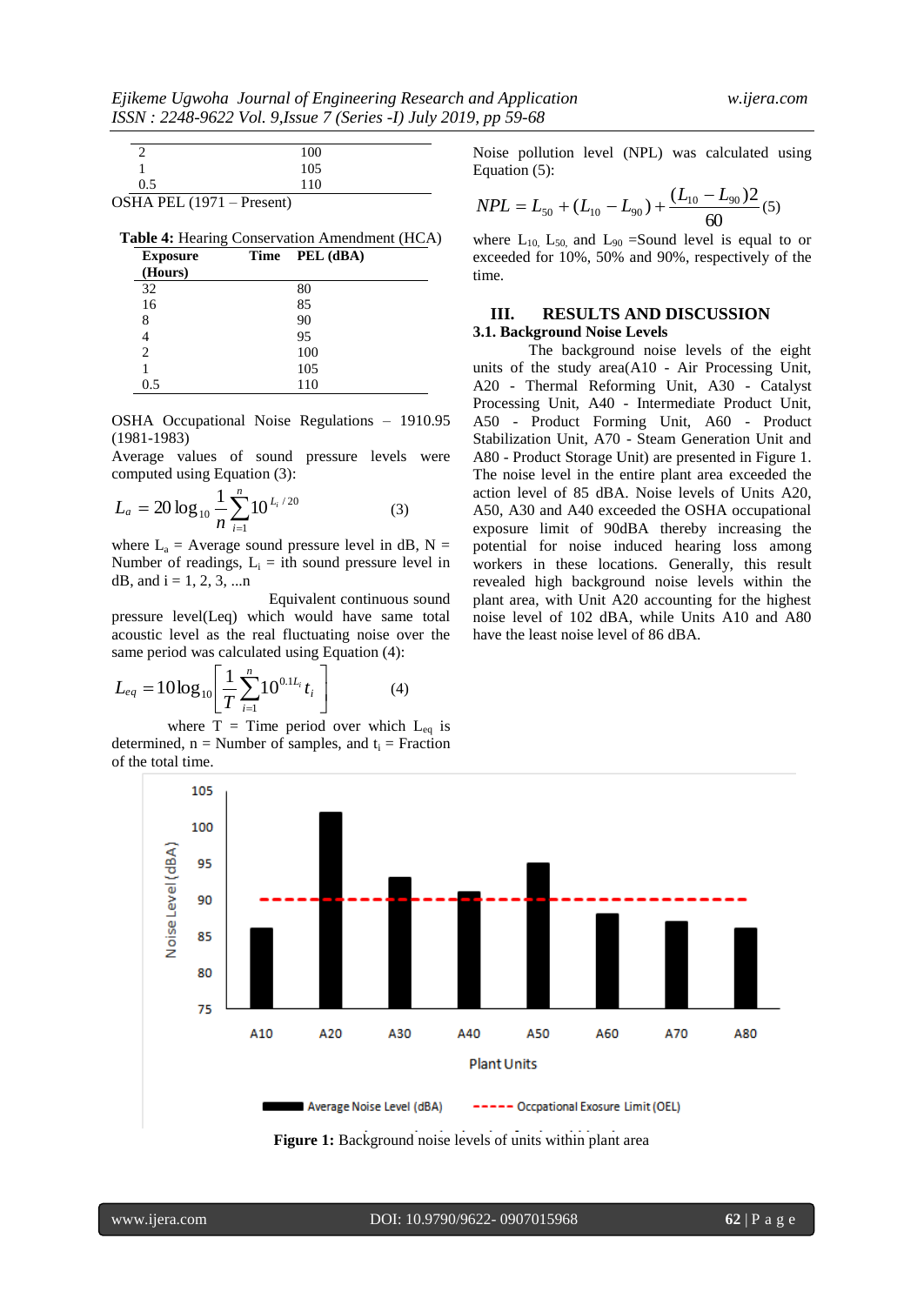## **3.2. Personnel Noise Levels**

Personnel noise levels obtained from noise dosimetry measurement are presented in Figures 2, 3 and 4. The Time Weighted Average (TWA) of

19personnel out of 50 monitored exceeded the action level of 85 dBA. Figure 4 shows a moderate relationship between TWA and Dose. Generally, the results reveal a high potential for overexposure to noise among the workforce. Also, the results showed that most of the 19 personnel were Maintenance Technicians who spend more time working in high noise areas within the plant. This accounted for the high dose received by these personnel.



**Figure 2:**Relationship between time weighted average and permissible exposure limit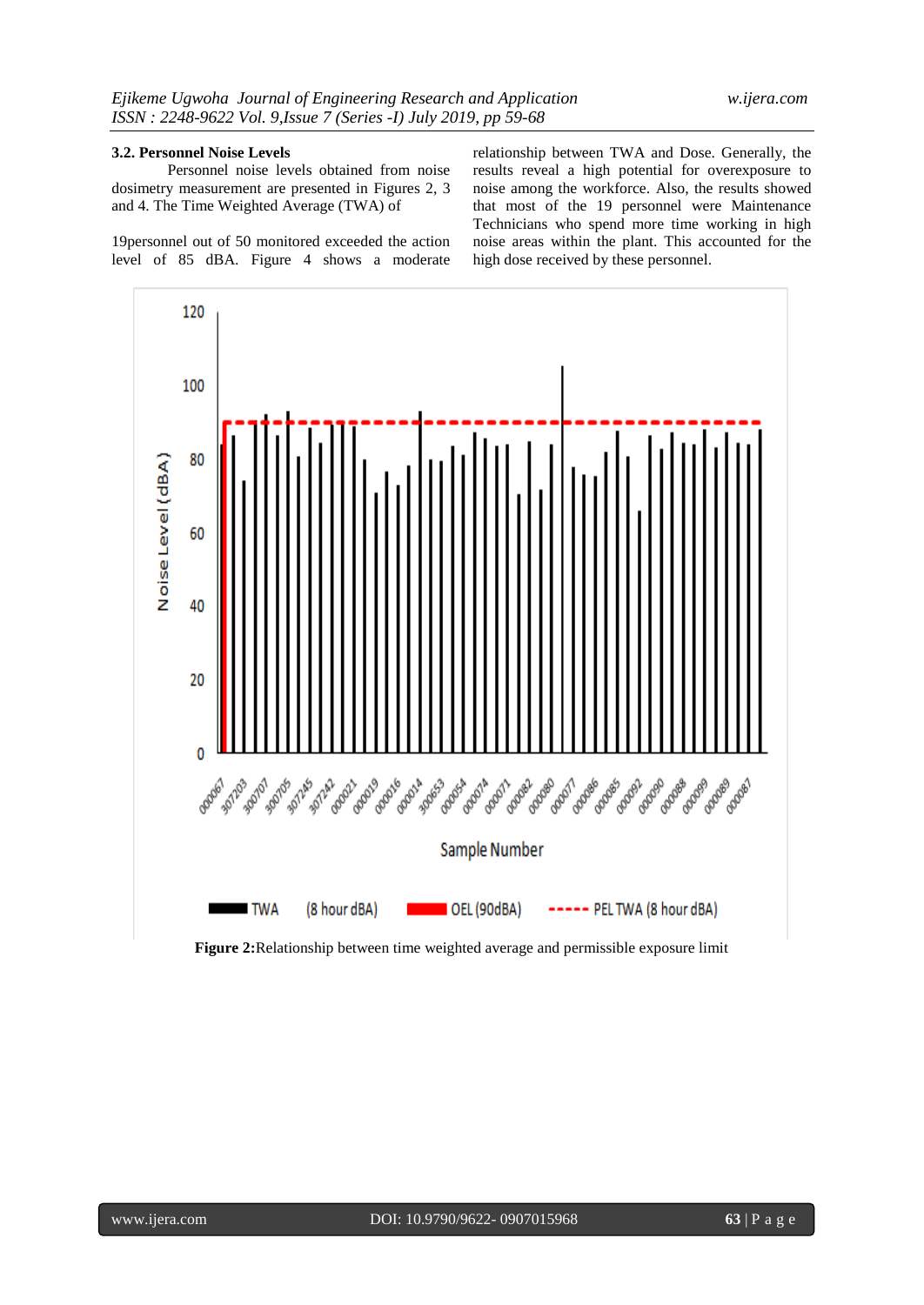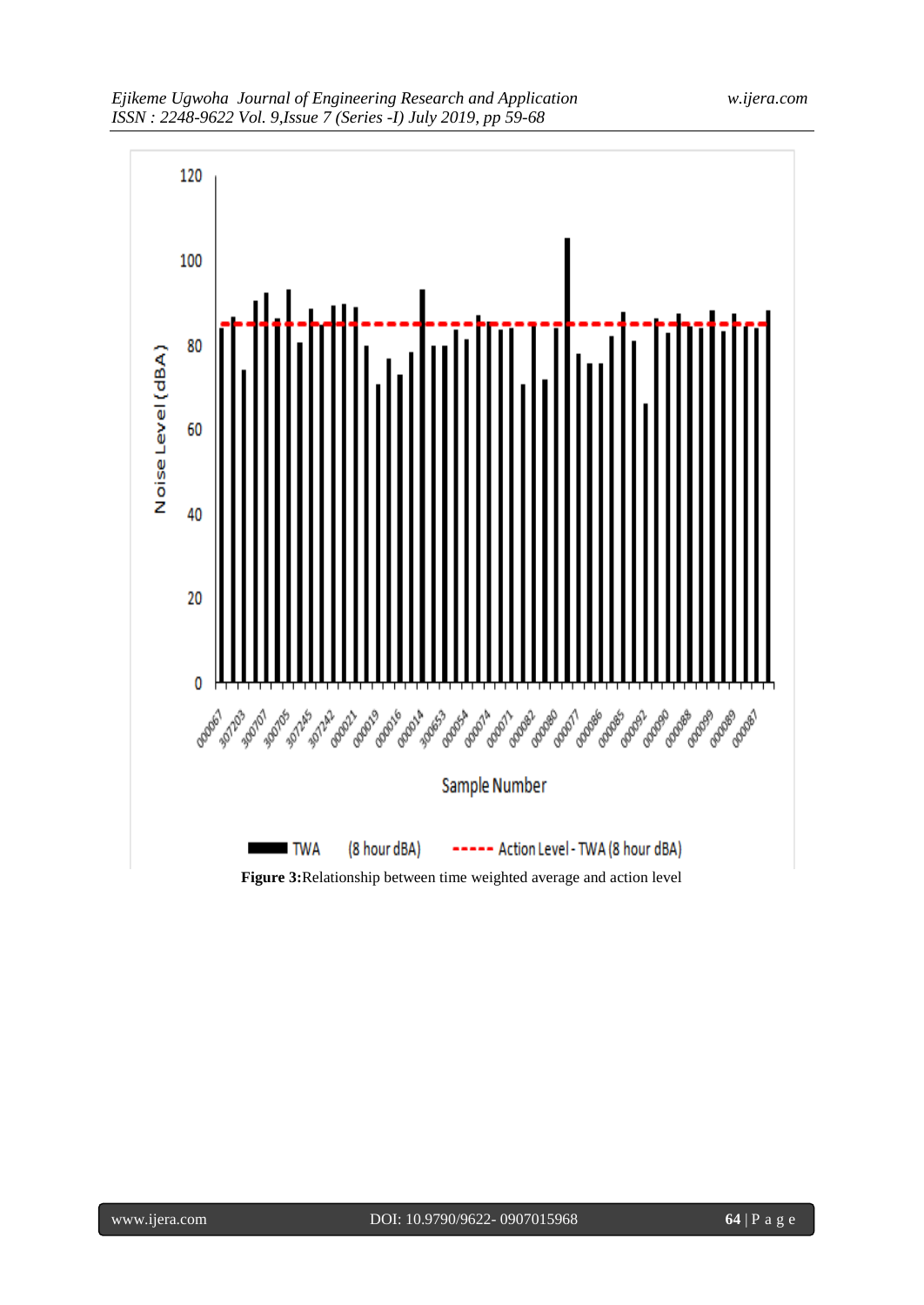

**Figure 4:** Relationship between time weighted average and dose

# **3.3. Audiometric Evaluation**

The results of audiometric evaluation conducted for 19 of 50 monitored personnel who exceeded 85 dBA TWA action level are presented in Figure 5. The 19 personnel were enrolled in Hearing Conservation Program (HCP). The result obtained indicated that 4 (EG12, EG15, EG18 and EG20) out of the 19 personnel were 'Temporarily Unfit' which was an indication of a temporary loss of hearing. No

case of permanent threshold shift was observed. The temporary threshold shift could be caused by many factors such as overexposure to noise due to poor engineering controls, incorrect use of hearing protection devices (HPD), use of HPD with poor attenuation rating, physiological fault in the ear canal of affected personnel. Further evaluation may be required to identify the exact cause(s).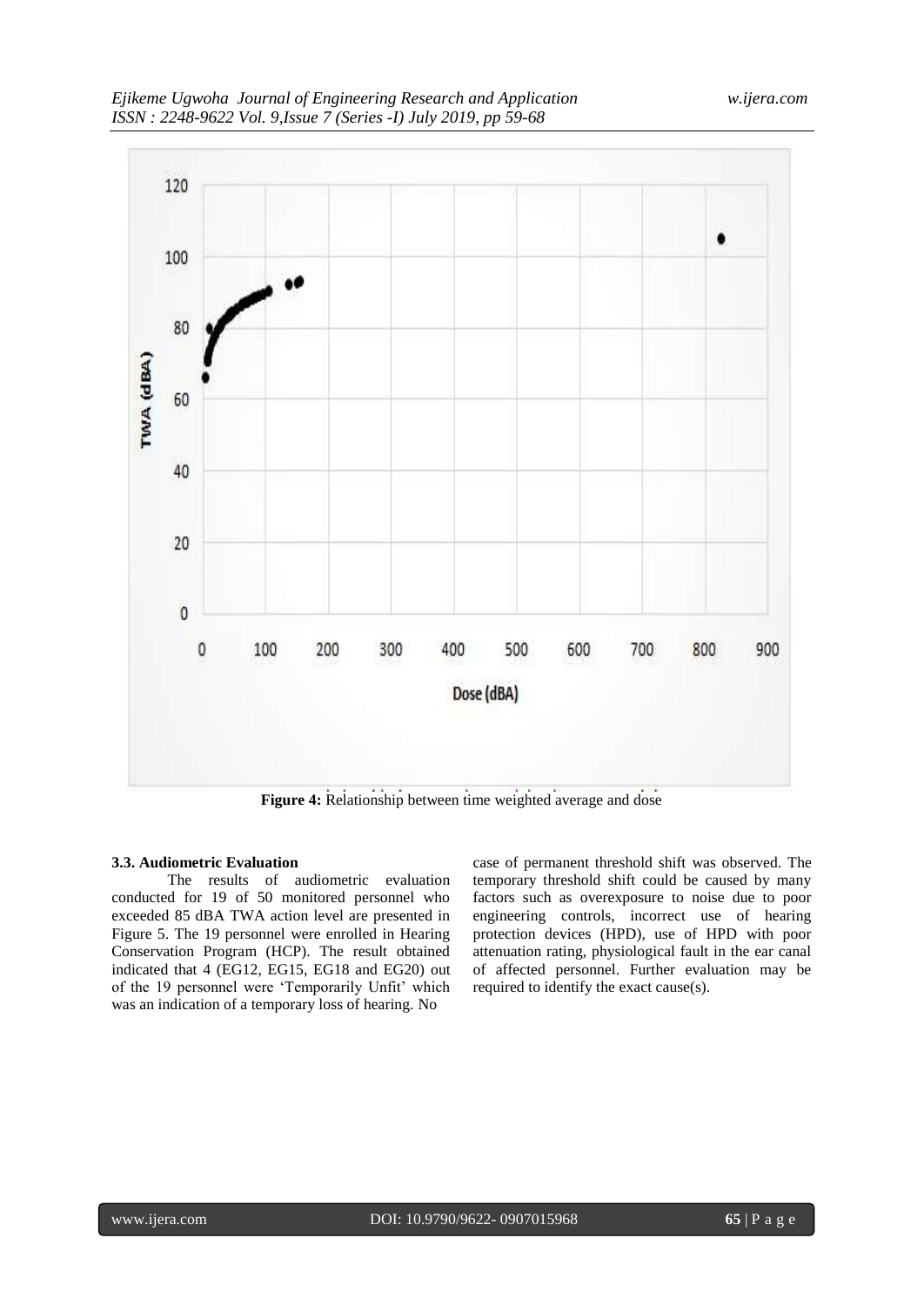

Figure 5: Left ear versus right ear hearing threshold

# **3.4. Hearing Fit Test**

Results of Hearing Fit Test conducted for 19 personnel whose noise level exceeded action level of 85 dBA and were enrolled into the HCPare presented in Figure 6. Results showed that 4 of 19 personnel

tested failed the Hearing Fit Test.The 4 personnel who failed the hearing fit test were the same personnel who were confirmed 'Temporary Unfit' in the audiometric evaluation (EG12, EG15, EG18 and EG20).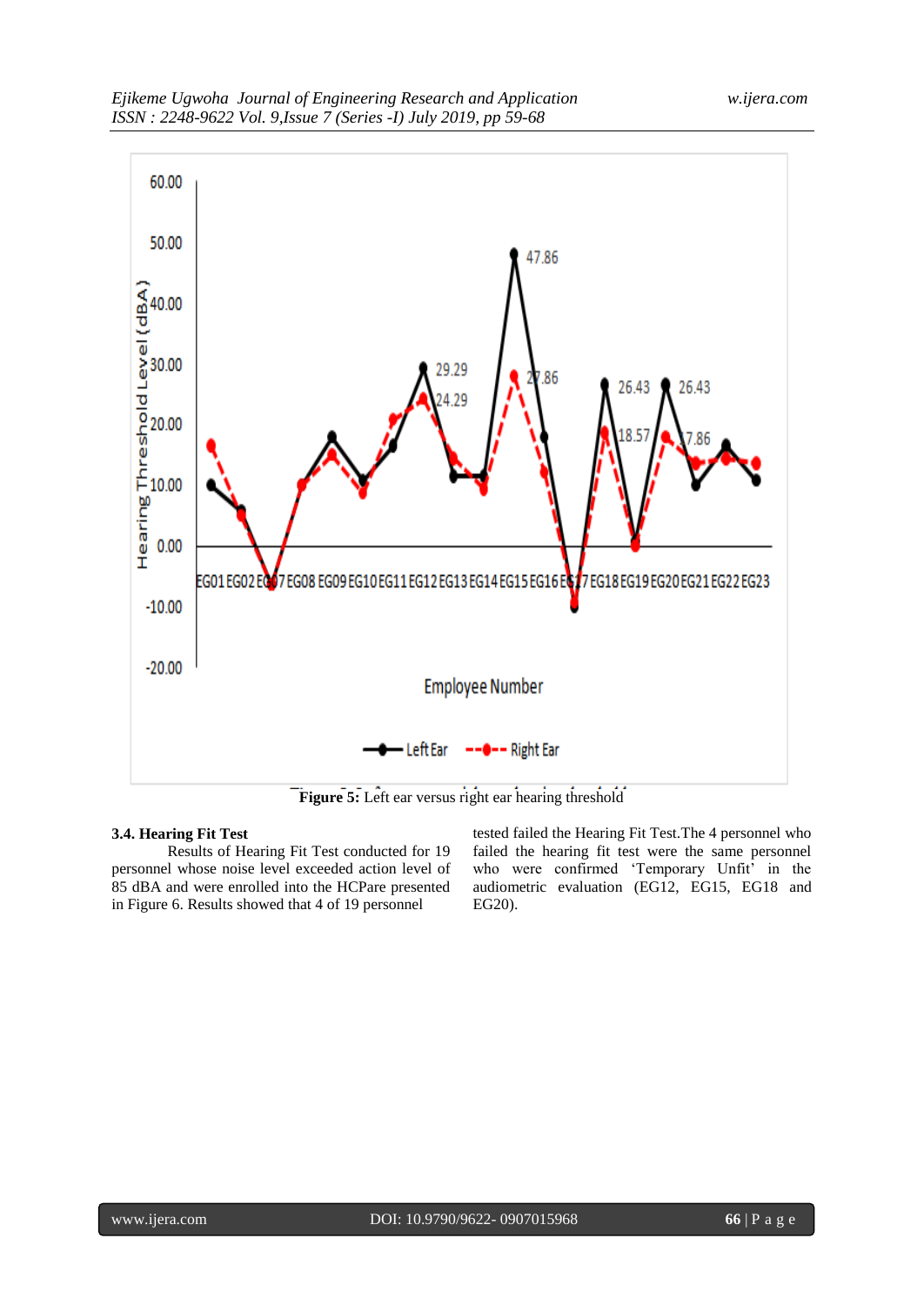

## **Figure 6**: Hearing fit test

# **IV. CONCLUSION**

A study of occupational impact of oil facilities noise on workers in an oil and gas facilitywas carried out. Results obtained from field measurements showed that continuous background noise levels within the entire plant area were above the 85dBA National Environmental Standards and Regulations Enforcement Agency (NESREA) permissible exposure limit andaction level for Occupational Safety and Health Administration (OSHA) 8hour permissible exposure limits for factory/industrial environments.The main finding of this research is that noise is a significant risk factor in oil and gas operations and that damage to and loss of workers' hearing is a serious possibility for those who are not wearing, or not correctly wearing, hearing protection. It has been shown that workers in A20 (Thermal Reforming Unit) experienced the highest exposure due to the presence of three gas turbine generators and other complex operations which accounted for the high background noise levels. The study revealed incidences of hearing loss (temporary threshold shift) among workers. This was corroborated by results of the hearing fit test which further confirmed that personnel with temporary threshold shift failed the hearing fit test. The most vulnerable similar exposure group (SEG) to noise were the Maintenance Technicians that were made to spend longer working time within different areas in the plant and because of additional noise generated by

the tools regularly used for maintenance repairs within those high noise areas. Therefore, it is recommended that regular monitoring of workers exposure to noise should be carried out especially when there is a change in facility design or increase in the background noise levels.

## **REFERENCES**

- [1]. Aybek, A., Kamer, A. and Arslan, S. (2010) Personal Noise Exposure of Operators of Agricultural Tractors.
- [2]. BLS (Bureau of Labor Statistics) (2006) Workplace
- [3]. Injuries and Illnesses in 2005. Washington,DC: United States Department of Labor.
- [4]. Feder, K., Michaud, D., McNamee, J., Fitzpatrick,
- [5]. E., Davies, H. and Leroux, T. (2017) Prevalenceof hazardous occupational noise exposure, hearing loss, and hearing protection usage among a representative sample of working Canadians. J Occupat Environ Med., 59:92–113.
- [6]. Fernandez, M. D., Quintana, S., Chavarria, N. and Ballesteros, J. (2009) Noise Exposure ofWorkers of the Construction Sector. Applied Acoustics, 70(5): 753-760.
- [7]. Hong, O. (2005)Hearing Loss among Operating Engineers in American Construction